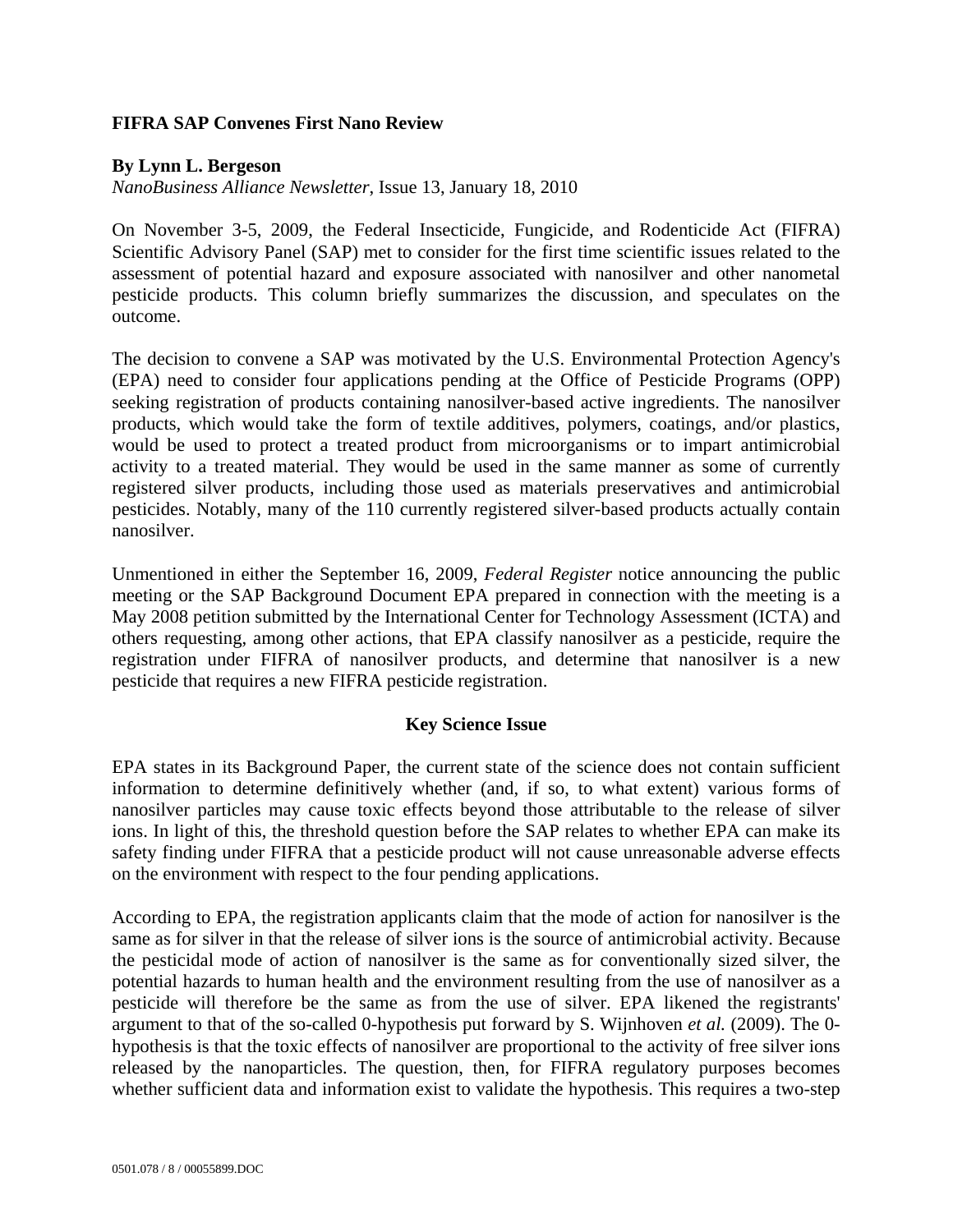process: (1) determine whether nanosilver particles enter the body; and (2) determine whether nanosilver releases silver ions and to what extent the ions will be absorbed.

EPA further states that registration applicants posit that there will be no or only trivial levels of human exposure to nanosilver particles since these particles will not leach from finished products. As a result, any toxic effect to humans would be the result of exposure to silver ions and, as the argument goes, since the effects of exposure to silver are already well understood, no new toxicity testing is necessary.

EPA expressed several concerns with this argument. First, the acute toxicity studies that are routinely submitted with pesticide registration applications do not evaluate the effects of repeated low levels of exposure, and the only endpoints measured are mortality and clinical signs. In addition, acute toxicity studies on nanosilver or nanosilver composites were conducted according to guideline standards intended for conventionally sized antimicrobial pesticides, and there is no characterization of the test material provided in the study reports. The results may thus be biased or confounded. Finally, EPA is concerned about exposure to nanosilver by people handling or applying the nanosilver pesticide product, as well as consumers' exposure to nanoparticles when using the final product as intended.

# **SAP Charge**

EPA asked the SAP to consider whether pesticide products containing nanosilver as the active ingredient pose potential hazards different from those associated with products containing conventional silver, what types of data would EPA need to consider to address any potential risks associated with the use of nanosilver particles, how information concerning the percentages of the particles in a product falling in the nanoscale range could affect the risks of a product, what types of new information on individual products would be most useful to EPA in assessing the potential risks posed by antimicrobial pesticides containing nanosilver or nanosilver composites, and related issues.

During the public consultation meeting, panel members acknowledged the significant amount of data on conventional silver, particularly on elemental silver and monovalent silver ion, and the toxicological relevance of the type of study conducted on various silver forms (*in vitro* studies versus other types of studies) in terms of influencing the hazard profile of the silver. The panel cautioned, however, that there are significant data deficits pertinent to the effects of exposure to nanosilver particles over the lifecycle of a product. The panel also noted its uncertainty of the ability to bridge toxicity data between and among various kinds of nanosilver or nanometal oxide products with different physicochemical properties, as well as its concern about other crucially important science issues that, according to the panel, remain largely ill-defined.

## **What Is at Stake**

How the SAP addresses these issues and the recommendations it makes to EPA could have a significant impact on EPA's approach under FIFRA to nanosilver-based active ingredients and nanopesticides in general. To the listening public, the SAP appeared to conclude that the significant data deficits that exist preclude EPA from making the safety finding it must under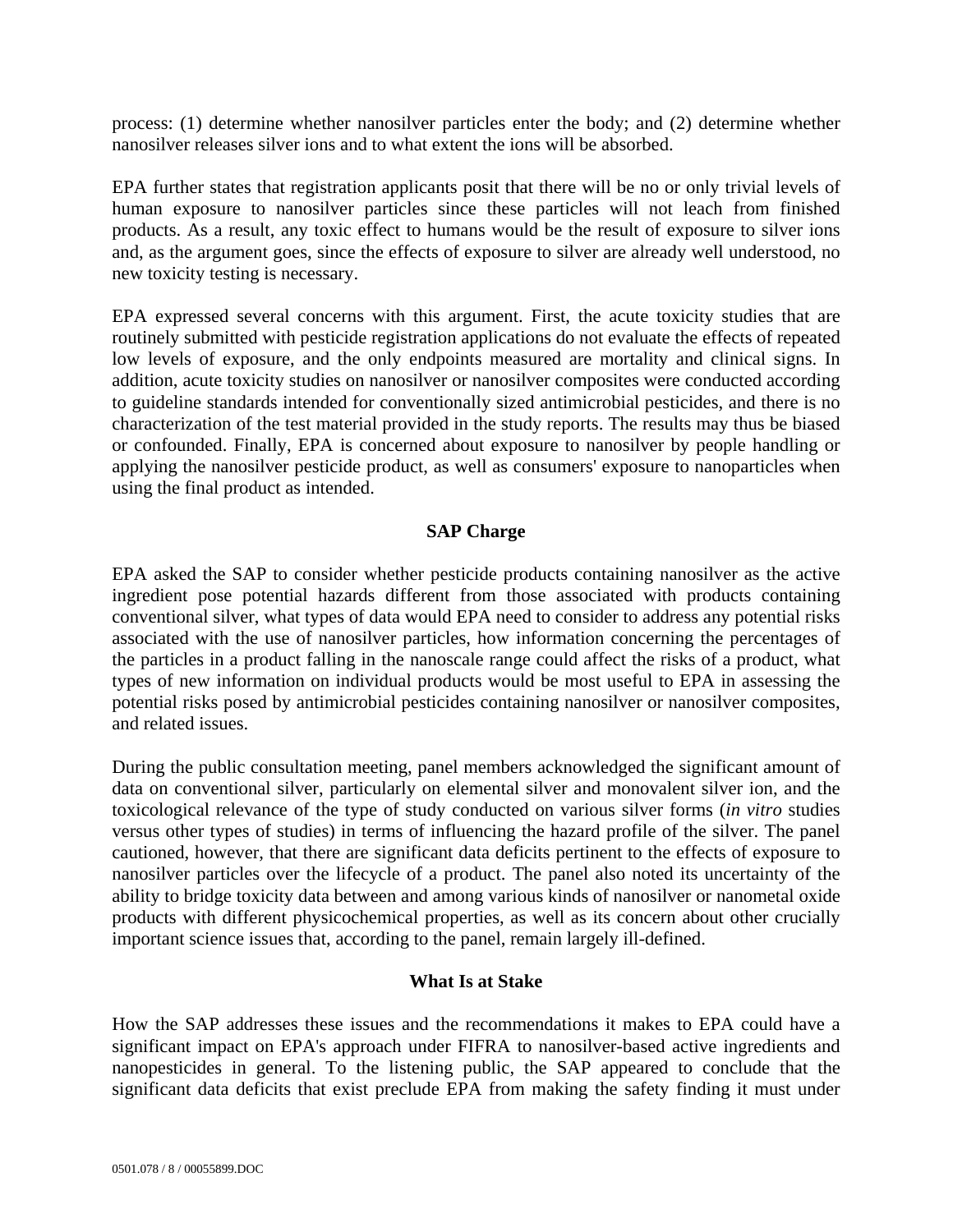FIFRA to register a product. Until the SAP report is issued, however, it is unclear exactly how the SAP will respond to the charge questions, and, of course, whether and how EPA decides to rely upon the recommendations for regulatory purposes. As an immediate and preliminary step, EPA should consider obtaining from existing silver registrants more information about particle size distribution, surface area, and related physicochemical characteristics that would enable EPA to characterize better the nano potential of existing registrations.

Assuming EPA ultimately concludes it lacks sufficient data to make the FIFRA safety finding with respect to nanosilver pesticide products, an important issue that remains unclear is how EPA will ensure that the commercial playing field remains competitive. EPA acknowledges that many of the 110 currently registered silver-based products actually contain nanosilver. It will therefore need to consider how best to address the thorny question of treating nanosilver pesticide registrants and pending nanosilver pesticide applicants fairly.

How exactly EPA will decide to undertake this process is anything but clear. One regulatory response would be to register all such pending products conditionally, assuming all other aspects of the registration application are in order, and subject each to any new data requirements the SAP review may ultimately inspire. EPA has other options under FIFRA, including use limitation, product suspension, and use and/or product cancellation. The appropriate remedy may well be product-specific and require a resource-intensive review of the 110 silver-based products already registered as antimicrobial pesticides.

As the new Administration settles in, nano stakeholders are understandably eager to know how nanotechnology and the many, many science policy issues it inspires will fare. EPA's response to the SAP recommendations will be carefully watched, parsed, and dissected by the nano community as a harbinger of things to come.

*Lynn L. Bergeson is Managing Director of Bergeson & Campbell, P.C., a Washington, D.C. law firm focusing on conventional and engineered nanoscale chemical, pesticide, and other specialty chemical product approval and regulation, environmental health and safety law, chemical product litigation, and associated business issues, and President of The Acta Group, L.L.C. and The Acta Group EU, Ltd with offices in Washington, D.C. and Manchester, UK.* 

74 Fed. Reg. 47575 (Sept. 16, 2009).

As noted in the SAP Background Paper, EPA has information suggesting that there are other pesticide products currently in the marketplace that contain nanosilver. The Silver Nanotechnology Working Group (SNWG), an industry group formed to promote the beneficial uses of silver nanoparticles that testified before and submitted comment to the SAP, went so far as to claim that *all* EPA registered silver products through to 1994 were nanoscale (emphasis added) and the majority of existing registered silver products are nanosilver, including the algaecides and water filters that have been used for decades.

*silver%20petition\_\_final\_5\_1\_08.pdf*.

Available at *http://www.icta.org/nanoaction/doc/CTA\_nano-*